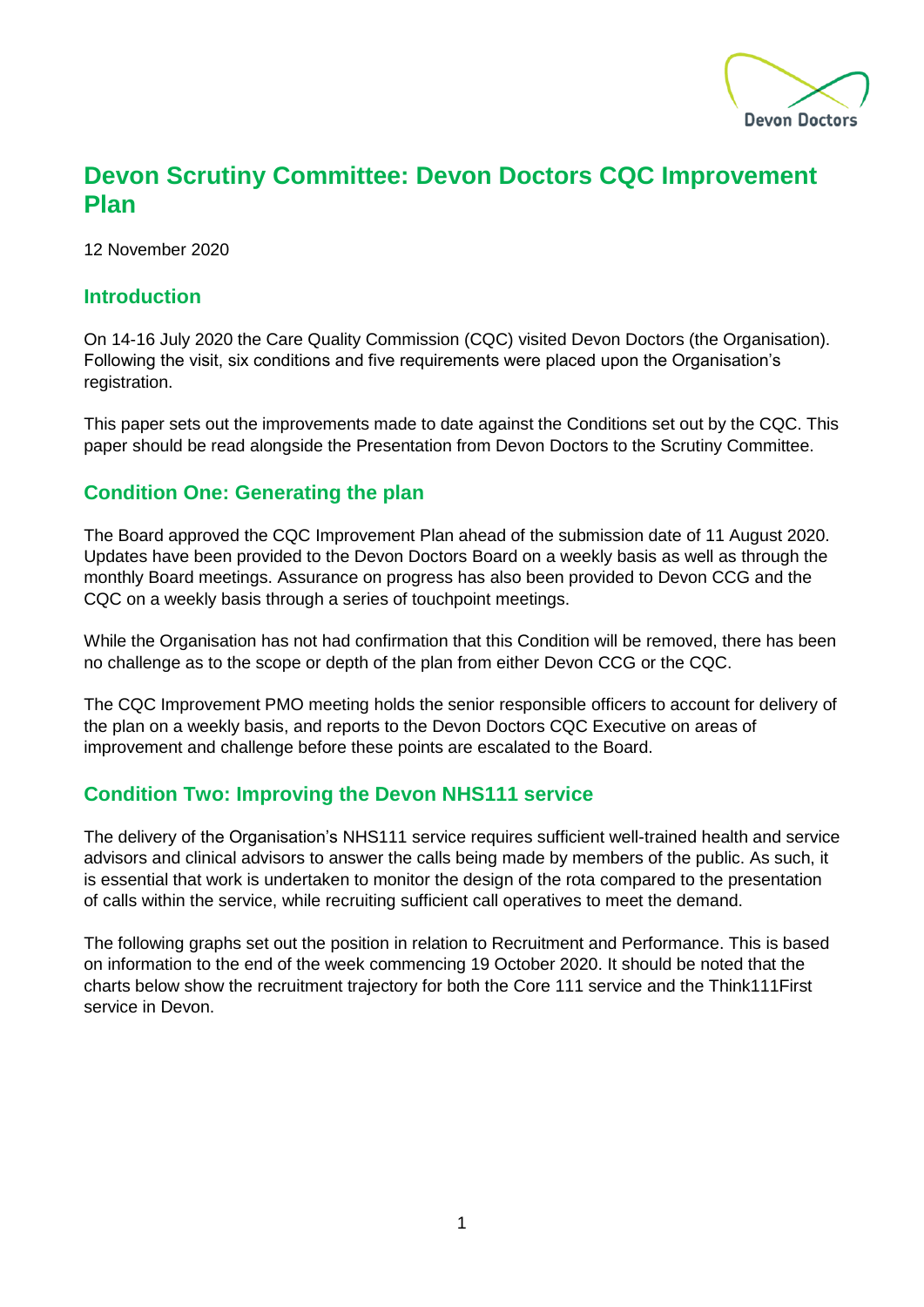

#### **Resources – Service Advisors**

Since July 2020, the organisation has recruited 12.7FTE of Service Advisors in to the CAS, with 2.2FTE leaving the business in the same period. This has been attributed to the improved training programme and an increase in the level of support within the CAS for the Service Advisors working on shift leading to improved morale.

The Service Advisor training programme was completely redesigned following concerns raised by staff that the previous approach was not sufficient for them to do their role. As well as training all of the new recruits, all members of the Service Advisor team have been retrained to enable them to confidently and safely deliver all parts of the Service Advisor role.

The result of this is that Service Advisor levels of recruitment remain above those set out as necessary within the CAS staffing model. The current level is being maintained while consideration is given to the long term operational model, and how Service Advisors can be used during peak times to support the wider 111 service.

#### **Resources – Health Advisors**

The initial analysis identified that there were significant gaps within the Health Advisor roles. Furthermore, analysis undertaken the NHS England national team has identified that the original funding envelope is insufficient in this area and that rather than aiming for a total of 68 FTE (Health Advisors and Service Advisors) we should in fact have recruited to 88FTE. We have worked collaboratively with the CCG to increase the level of funding for an initial 20 FTE during the summer of 2020. The national analysis has determined that Devon Doctors actually require 96FTE to deliver the core service based on current activity levels. As part of the mobilisation of the Think111 service we are discussing the long term funding model for the service with Devon CCG (please see below).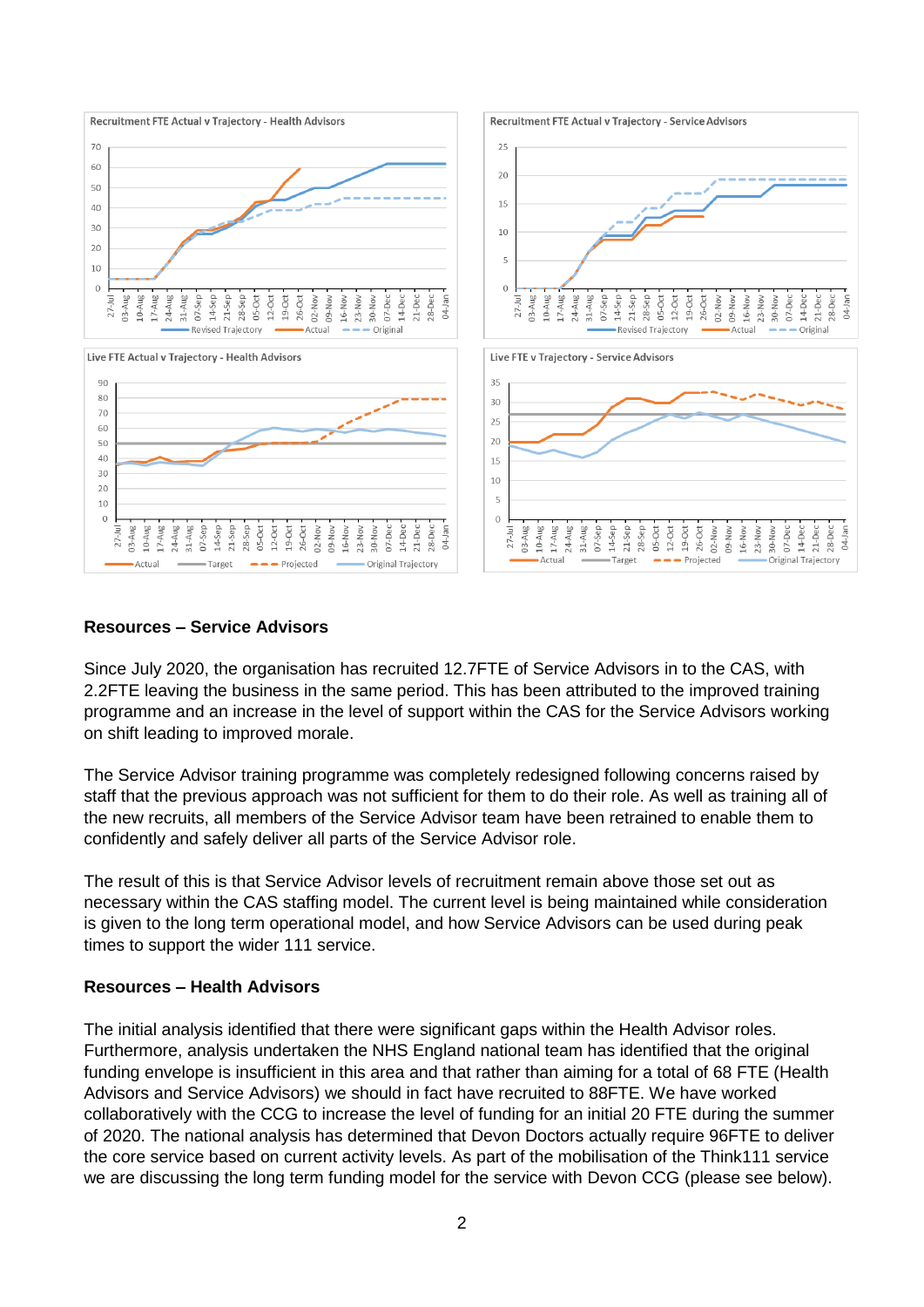Since July 2020, the Organisation has recruited 44.0FTE (excluding the latest recruitment for Think111First in Devon) of Health Advisors in to the Devon 111 service, including 6.3FTE who were already trained. This is in line with the revised trajectory for recruitment as shown in the chart above.

Due to the significant levels of attrition in this cohort of staff during both training, consolidation, and from the "Live" staff, the level of Health Advisors (net of those on long term sick) within the service has only increased by 14.1FTE during the same period. Overall, there are 9.0FTE fewer Health Advisors within the service at the time of writing than was projected at the start of the recruitment phase. This equates to approximately 18 members of staff as many of the rotas are less than 0.5 FTE.

The graphs below show the level of attrition within the service since July 2020. The graphs include both Service Advisor and Health Advisor attrition, but the greatest majority (80%) of the attrition below relates to Health Advisors (92% if the data from July is excluded).



Since September attrition has been greatest within the Training and Consolidation phases. Those that have recently left the service from the "Live" cohort have been relatively new recruits who had passed consolidation but had decided that the role was not suited to them after a few weeks in the service.

The high levels of attrition for Health Advisors is very concerning. A detailed review of attrition within the training cohort has been completed, in conjunction with the CCG and the Turnaround Director and as a result of this a number of key actions has been undertaken, including:

- Recruitment via REED using pre-determined rota patterns so staff are aware of the working expectation.
- Increased selection criteria before candidates are offered an interview.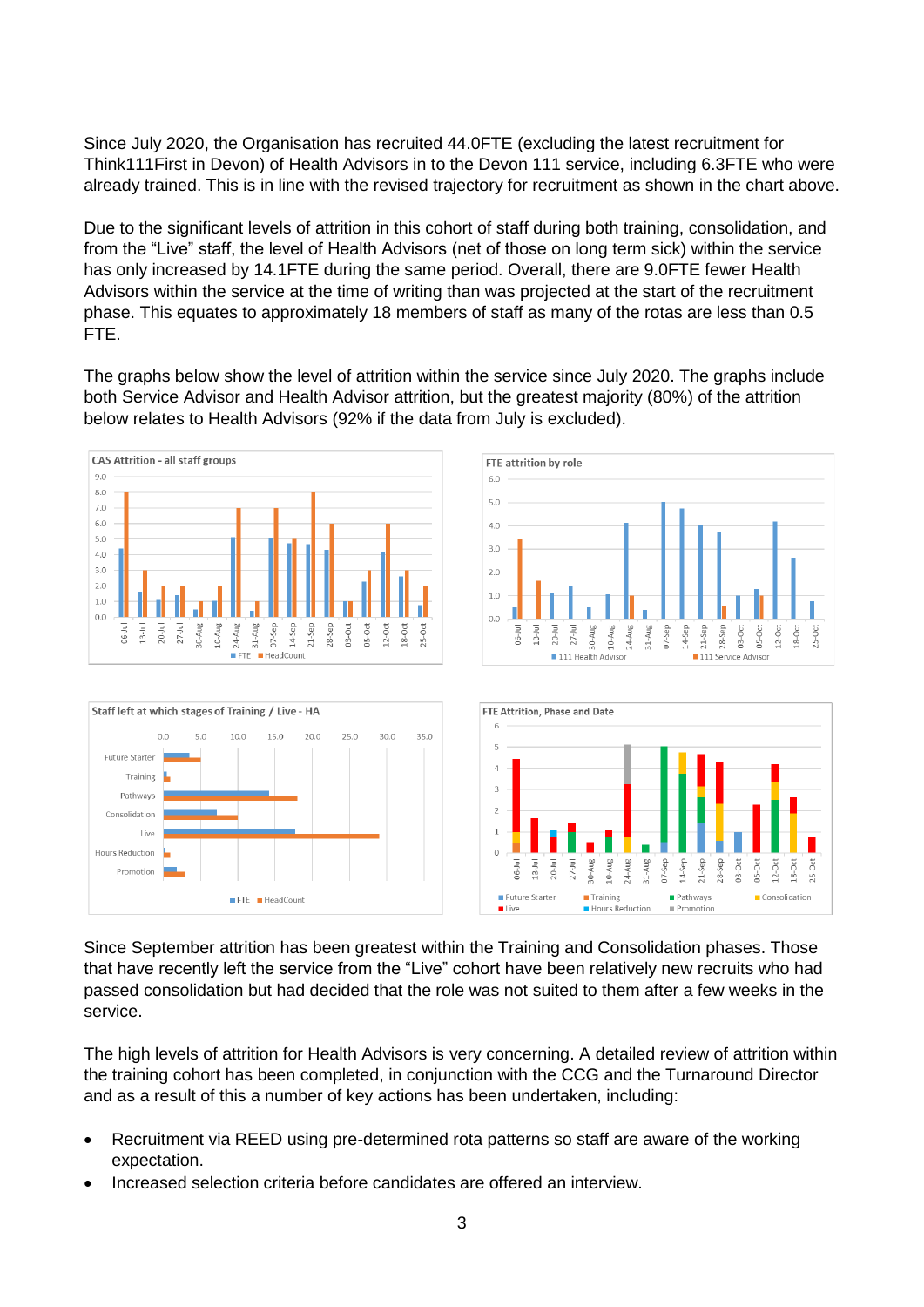- 1:1 interviews of all candidates before they are offered a placement on the 111 Pathways course.
- Corporate induction day prior to the start of the course to explain the role and to play examples of calls that could be taken to provide the breadth of experience of some of the more complex and challenging cases that could be presented.
- 15-minute introductory session with the Chief Executive Officer during the first day of the course to welcome the candidates to the role and introduce them to Devon Doctors.
- Daily touch point calls between the 111-leadership team and the trainers to identify candidates who may be struggling and agree further tuition and support.
- Increased numbers of trainers and coaches to support during the consolidation process and while the new trainees are on shift.
- Detailed exit interviews to understand why people are leaving so that further improvements can be made.

Following the introduction of the measures above, there has been a reduction in the number of trainees leaving the organisation during the training phase. The level of trainees and attrition is reviewed on a weekly basis through the PMO and Executive process so that immediate corrective actions can be put in place as required and additional courses mobilised to deal with attrition. We continue to evaluate this process to seek continual improvement. Examples of the future measures being introduced include:

- Internal end to end review of the training programme to determine whether the delivery of the mandatory training programme and consolidation process could be improved (02.11.2020).
- NHS Pathways national team to be requested to undertake a review of the quality of the training provided.
- Face to face training course to be implemented to compare quality of training to the current virtual process.
- Adastra focused sessions now implemented to ensure that recruits are able to easily navigate the system during their consolidation period.

Further training courses are being put on to address the current level of attrition and ensure that the necessary resources are in place to deliver the required service level. This is in addition to the recruitment required for Think111 (see below).

Work is also ongoing to ensure that Health Advisors are aligned to the core periods of activity (weekend mornings) to ensure that peaks in demand can be serviced without adversely impacting on either patient safety or performance.

The ongoing recruitment and retention of Health Advisors remains one of the largest challenges within the CQC Improvement Plan. In addition to the actions taken above the opening of our new contact centre in Plymouth should improve attrition further are we have the ability to recruit from a different geographical area.

#### **Resources – Clinical Advisors**

The level of Clinical Advisors within the rota remains significantly higher than required as determined by the local modelling of 111 demand. This has been funded by Devon CCG as part of the ongoing Covid-19 funding. This funding ceased on 30 September 2020 and the Organisation is in discussion with the CCG about the ongoing support of this funding to enable clinical advisors to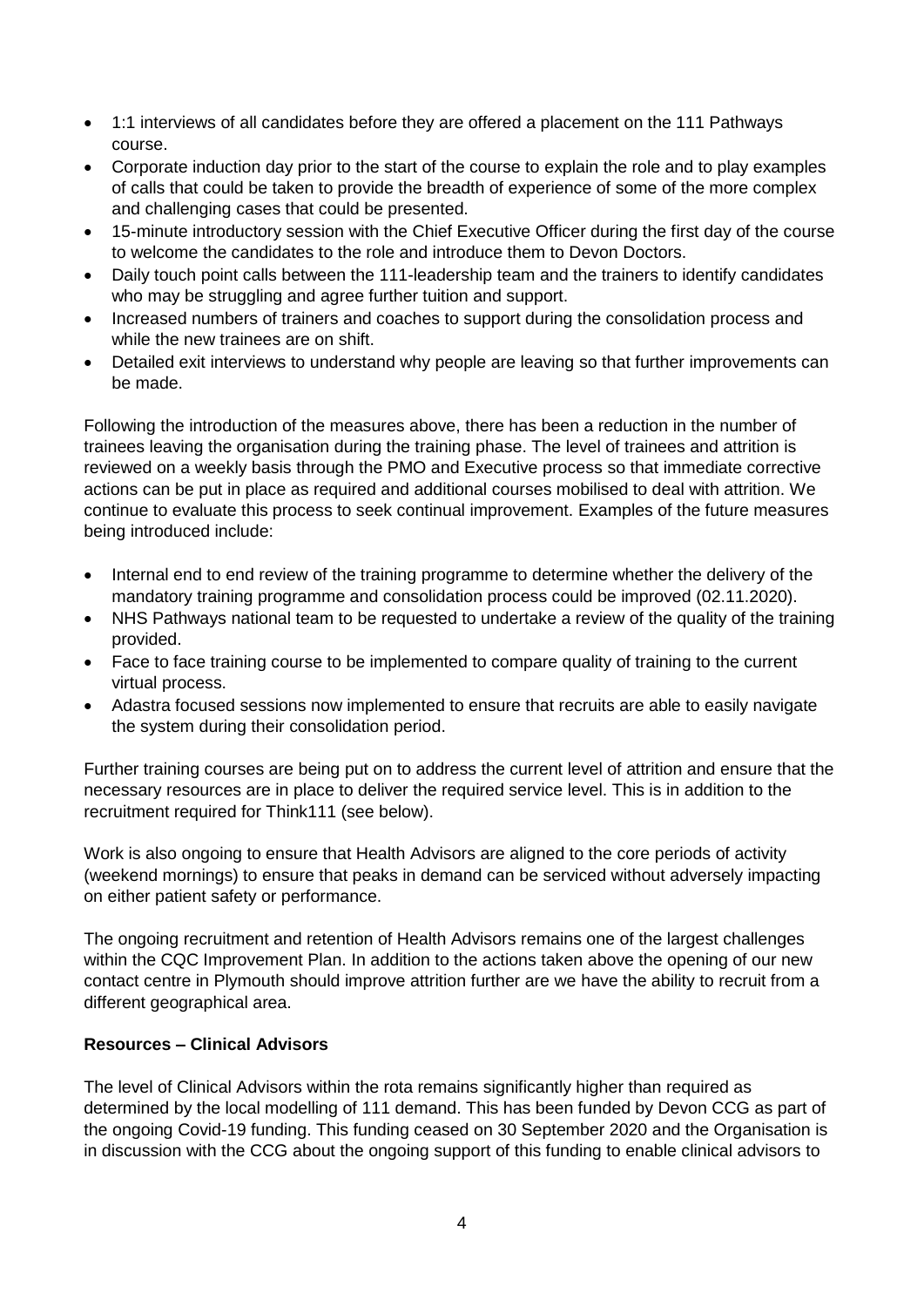"front end" the 111 service in the short-term due to our health advisors being below the required FTE.

While further Clinical Advisors will be needed as part of the Think111 work, the current level of Clinical Advisors within the rota exceed the adjusted number. As such, changes to the service delivery model will need to be made if the CCG are unable to continue funding the current position. Negotiations continue.

### **Think111**

In addition to the recruitment being undertaken for the core 111 service, the service is required to increase the number of Health/Service Advisors from 88 to 104 (approximately 50 new members of staff) by 01 December 2020 in order to deliver the anticipated increase following the first phase launch of Devon's Think111. It is anticipated that this will then need to be increased further to 116 by 01 April 2020.

Work is already in place to deliver the required level of recruitment in line with the timescales above subject to managing the level of attrition. This is however, a monumental challenge given the short timescales for mobilisation and training of a new service.

In order to recruit the additional number of staff, focus has been switched to Plymouth, with the CCG and Local Authority providing an office space to host the service. This provides an increased pool of resources both for Think111, but also to manage future attrition within the Core service. This will also enable the Think111 service to be delivered while maintaining social distancing in the current call centres based in Exeter and Taunton.

#### **Dental Calls**

One of the biggest pressures within the CAS is created by the management of dental calls; this has been further exacerbated since the Covid-19 pandemic with fewer face to face appointments being available.

Once all urgent appointment slots have been filled, the role of the Service Advisor historically was simply to advise patients via the telephone that there are no more appointments left. This invariably led to very unhappy callers speaking to call handlers for extended periods of time. In order to remove this pressure point once the appointments are full, the service now implements an automated message providing the caller with the information provided by dental commissioners about alternative services that patients can access depending on the severity of their pain. Patients are advised that if they have red flag symptoms to attend ED, this is exactly the advice that would be given by a Dental Service Advisor. This decision has the support of the dental commissioners.

We continue to work with the local dental commissioners to stress the importance of more face to face clinical appointments. Without these being offered this chronic short fall in appointments will not be addressed.

#### **Mental Health Calls**

Devon Doctors have agreed that all crisis mental health calls (without physical complications) for patients within the Plymouth area can be passed through to the Livewell Southwest crisis management line 24 hours a day. This has reduced the impact on the 111 service of having to take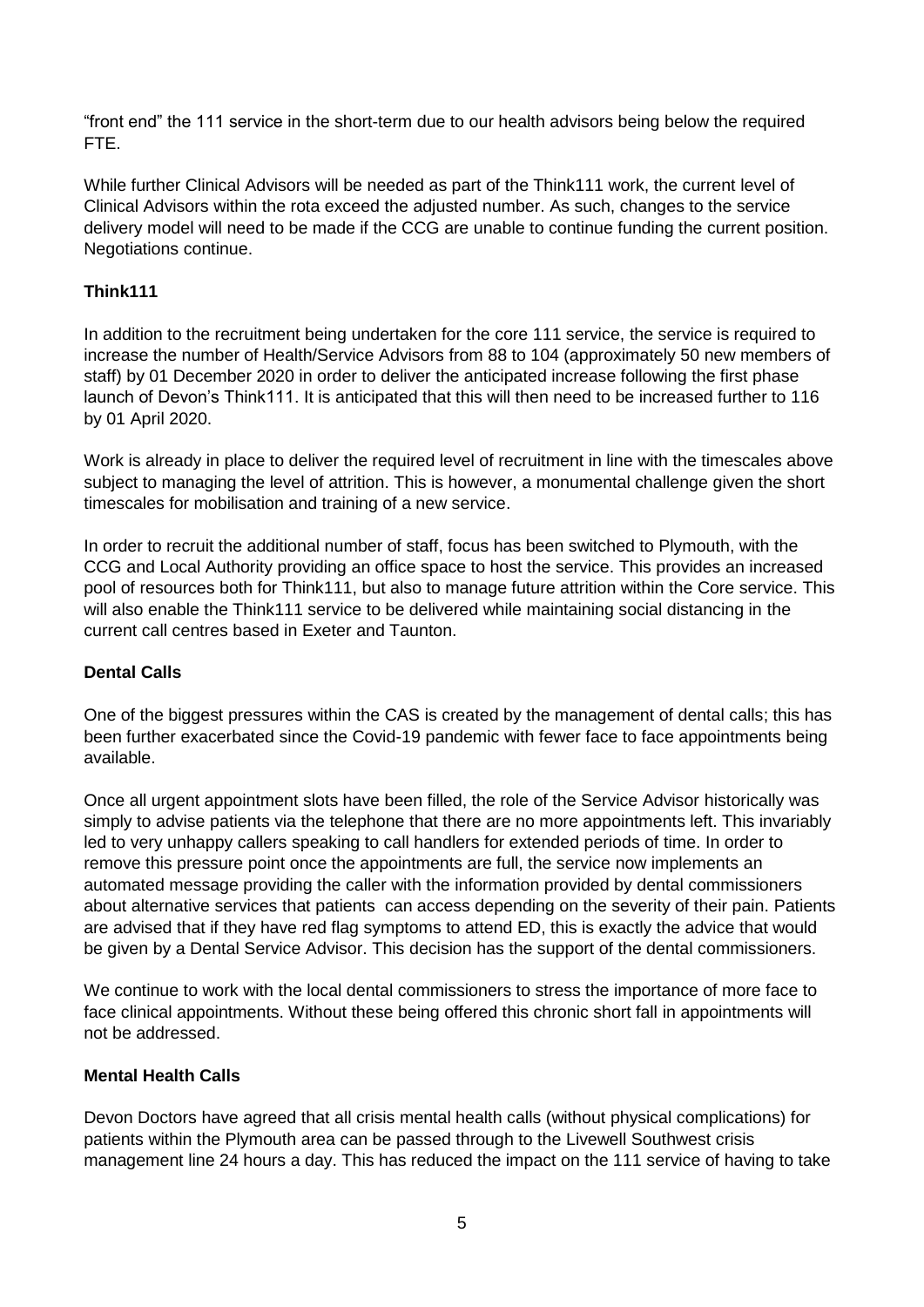complex calls, and ensures that the patient is able to speak to a clinician specifically trained in the management of complex mental illness.

Conversations are ongoing with Devon Partnership Trust to get a similar arrangement in place for the Devon County Council footprint.

## **Condition Three: Improving Out of Hours Triage**

Unlike the 111 service, the Out of Hours (OOH) triage model is multi-factorial and as such requires a more complex improvement plan to address the concerns identified by the Care Quality Commission.

#### **Performance**

The graphs below set out the Organisation's weekly NQR9 performance since July 2020 compared to trajectory.



During this period, activity increased during the summer months and has now returned to levels seen during June. Rota fill is also challenged during the summer months. This year was no exception despite the travel restrictions caused by Covid-19, with clinicians still taking their annual break from clinical work. The combination of increased activity and reduced rota fill has meant that performance has remained challenged. In recent weeks, the new Clinical Model combined with improving rota fill has seen an improvement in the level of performance in Devon.

Since September 2020, the Organisation has put a new operating model in place to increase the level of triage resource within the IUCS. This has resulted in a general improvement against the NQR9 target. The latest week's performance showed a reduction compared to other weeks due to reduced clinical rota fill.

In addition to core activity, the Devon service is now undertaking additional revalidation work as part of the Think111 mobilisation. While additional shifts have been put on to provide this work, it has not always been possible to fill them given the limited pool of clinicians that the service can call upon. This makes the recent upturn in performance more remarkable as the service has not only managed its own demand, but also revalidated and redirected a high proportion of ED and 999 dispositions from 111 which then can often require further work from a clinician within the IUCS.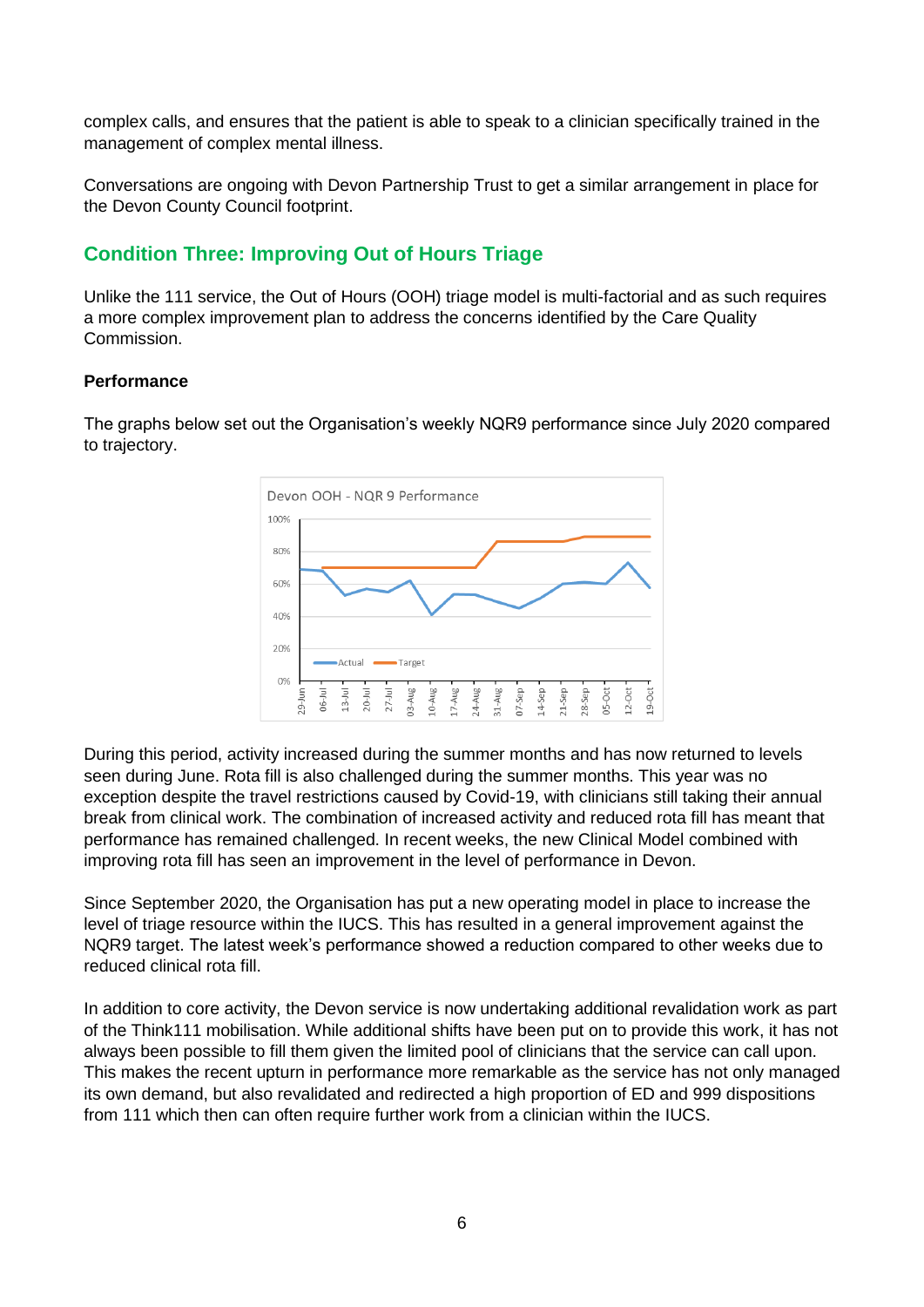In response to the concerns raised by the CQC, the organisation has re-evaluated its triage model and implemented two key changes:

#### Lead IUCS Clinician

The Lead IUCS Clinician is a new role and is operational at times of peak service pressure, (Saturday/Sunday/public holidays 08:00 – 23:00). The role is held by a number of highly experienced out of hours clinicians, who work five-hour sessions across these time periods. The Lead IUCS Clinician is supported by the on call Medical Director as required.

The Lead IUCS Clinician plays a critical role in monitoring the Devon clinical queue, ensuring that cases are correctly prioritised and that response times are appropriate and based on clinical acuity. Key areas of responsibility include:

- Monitoring of the clinical queues to ensure that patients receive a clinical response appropriate for the acuity of their presenting condition.
- Reviewing cases where worsening of the patient's condition subsequent to the original call is identified, (eg by way of patient callback or during a comfort calling'), and escalating appropriately to ensure timely clinical assessment.
- Supporting fellow clinicians on shift where clinical advice from an experienced colleague is required, (including the service's own Home Visiting Paramedics). As well as being on a dedicated telephone extension and also contactable via Adastra's internal messaging service, the Lead IUCS Clinician carries a dedicated mobile telephone to facilitate communication with clinicians in the field.
- Supporting operational colleagues where decisions around appropriate deployment of clinical resources are being made.
- Undertaking telephone consultations where there is the capacity to do so, with a focus on high priority/high acuity cases e.g. ED/999 validation, HCPs on scene, palliative cases.

The presence of a dedicated resource with oversight of the clinical queues ensures that cases requiring rapid assessment are swiftly identified and appropriate action taken to maintain the safety of individual patients. Furthermore, the support provided by the Lead IUCS Clinician to colleagues, (both clinical and operational), on shift engenders an environment that feels supportive and facilitates smooth running of the wider service.

#### Direct booking of telephone cases into vacant treatment centre appointments

Detailed evaluation of our service has identified that approximately 30% of clinical time during weekends is unused, primarily as a result of empty appointment slots in our treatment centres. It was also apparent that clinicians working in our treatment centres did not always pick up telephone cases in between face to face appointments despite having capacity to do so.

It was clear, therefore, that if this resource could be utilised in a more efficient manner, service performance and, consequently, the level of patient safety would increase accordingly.

As such, a decision was made to book triage "appointments" for treatment centre clinicians. Current timescales allow a clinician 20 minutes to see a patient in the treatment centre to take account of the additional time to don and doff the necessary PPE. It was, therefore, agreed that no more than three appointments would be booked for each clinician per hour, irrespective of whether this was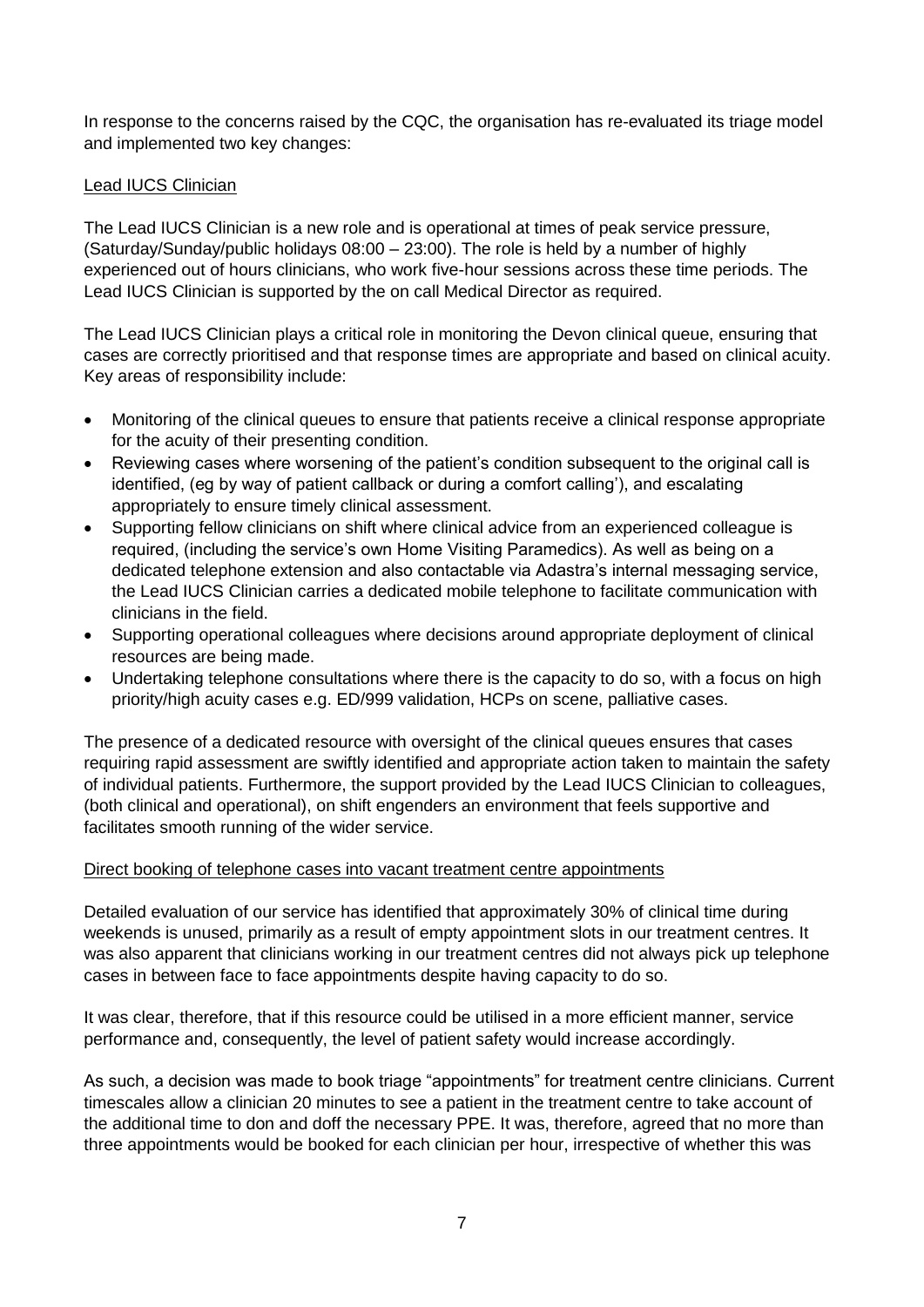made up of triage, face to face, or a combination of the two. Importantly, only 'routine' telephone cases are booked into vacant treatment centre appointments as part of this process.

This process was initially implemented on the 3rd of October and has been running since then. Whilst the full impact of this change needs to be evaluated, there has been a clear change in the length of the clinical queue at peak times. Analysis will be produced at the end of October.

While the new triage model has not resulted in a step change in NQR9 performance and detailed analysis of performance data is pending, early evidence suggests that the clinical queues have become shorter and response times have improved as a result of booking routine telephone cases into treatment centre slots. The productivity of our treatment centre clinicians has increased accordingly; this has also allowed our CAS and remote clinicians to focus on higher acuity cases within the clinical queues. Feedback from clinicians also suggests that the shorter clinical queues that have resulted from this new process have made the service feel significantly safer and workload feel less overwhelming. Furthermore, implementation of the Lead IUCS Clinician role has provided an additional layer of assurance regarding patient safety and has also been well received by clinical and operational colleagues for the additional benefits it brings in terms of support of colleagues on shift.

#### **Clinician Efficiency**

The Medical Director, supported by the Senior Clinical Management Team, have developed reporting statistics that measure the number of consultations completed on shift, the utilisation percentage, and the log on and log off times. Clinicians are then RAG rated to identify those that are consistently falling below the required standard. Individual action is taken, and a summary of this action will be presented to QAC for assurance back to the PMO / CQC Executive and the wider Board.

#### **Disposition (DX) Based Operating Model**

The current performance requirements for Devon Doctors are based on historic National Quality Requirements (NQR). These measures are now out of date and do not reflect the timescales provided by 111 through Pathways. When a patient calls 111, they are taken through a Pathways assessment that will give them one of a range of disposition codes (DX Codes). Some of these DX codes then mean that the patient is passed to the OOH service. The DX code has a target time associated to it by which time the patient should receive the necessary clinical care. The timescales range between 1 and 24 hours and have been assessed nationally as being clinically safe.

Devon CCG has agreed that Devon Doctors should transition to a DX operating model. Both organisations are currently working on a Contract Variation Order (CVO) to enable performance reporting to be formally switched over from NQR9 to an aggregate DX reporting model.

The graph below shows the level of triage performance in Devon against the current NQR9 (blue) and DX (orange) measures for urgent cases. Performance within 60 minutes remains above 90%.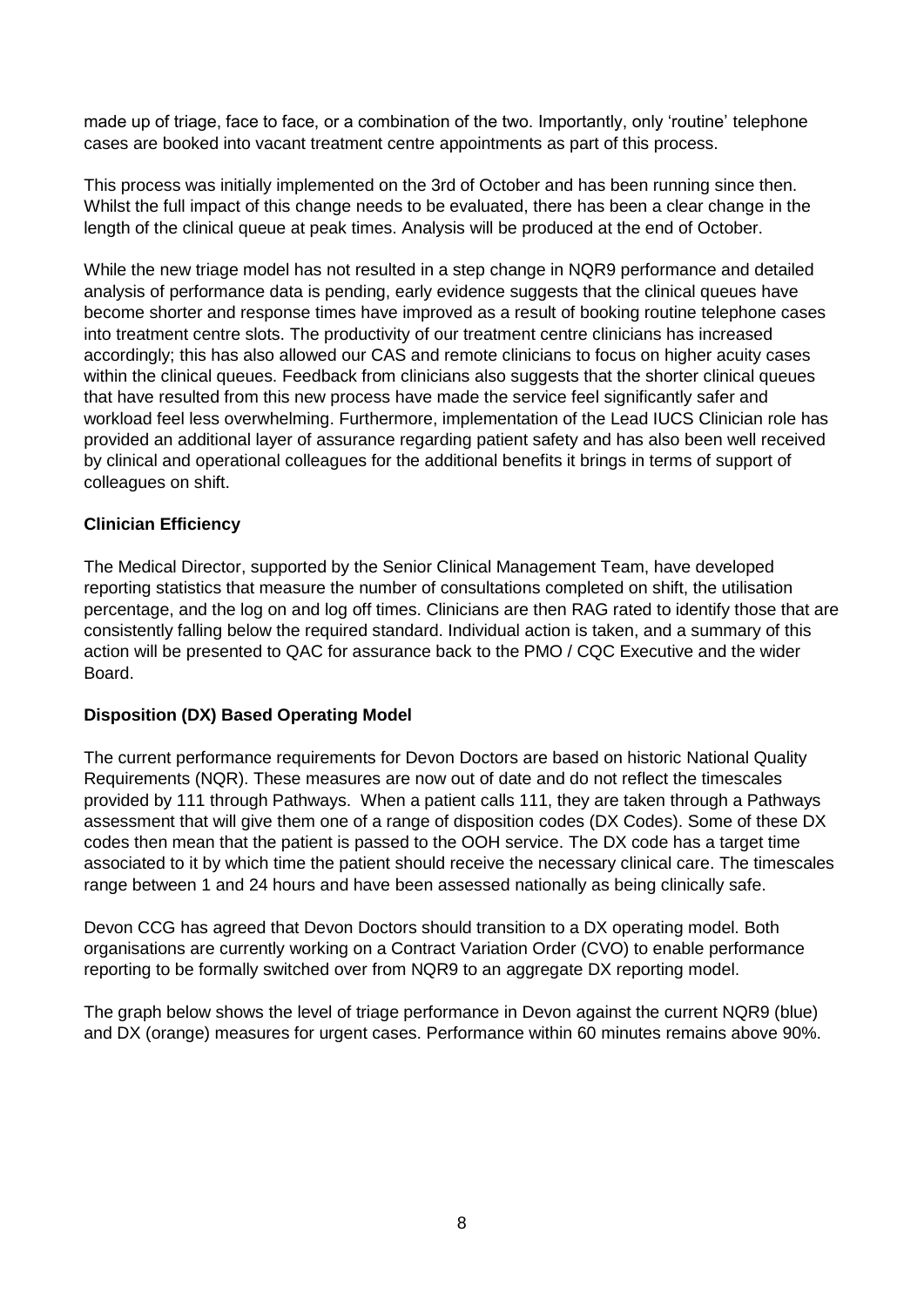

Performance for routine cases within 240 minutes (a proxy for other timeframe DX codes) is 91% in Devon this week. Performance under the DX model will be reported as an amalgamation of all DX codes, although it will be possible to disaggregate them for performance management purposes.

It is anticipated that the CVO will be signed in the next couple of weeks to enable the new model to be operational during November 2020. A mobilisation plan is currently being developed to ensure that all necessary communications and system/process upgrade are made in a controlled and clear manner to minimise any adverse impact on service delivery.

#### **Direct Booking**

Due to the Covid-19 risk there is currently no direct booking of Treatment Centre appointments from 111. This means that all cases that end up in a Treatment Centre are receiving two touchpoints from within the service. This is inefficient as it creates potentially unnecessary patient contacts. When the proportion of "Contact" dispositions (those requiring face to face clinical input) being closed at triage was reviewed it was found to be between 55% and 75%. Based on this, it is more efficient for the service not to direct book patients in to Treatment Centres.

This will continue to be reviewed to determine when it is appropriate for Direct Booking to be turned back on. In the meantime, the Lead IUCS Clinician will stream patients to Treatment Centres from the Triage queue where it is clear that they will need a face to face appointment. For those that have potentially Covid symptoms they will be directed to a HOT site once operational.

#### **HOT Sites**

During the first wave of Covid-19 HOT patients were treated in four HOT sites within Devon.

The Organisation has secured HOT site funding for Devon until 01 April 2021 and is in the process of mobilising the sites in Plymouth, Torquay, Exmouth and Barnstaple ahead of the winter period and forecasted second wave. Devon CCG are requesting that weekday evening HOT site provision is mobilised. This is currently in the planning stage.

The consistent delivery of HOT provision will enable more effective streaming of Treatment Centre appointments from the triage queue as it will be possible to stream both HOT and warm patients to an appropriate location.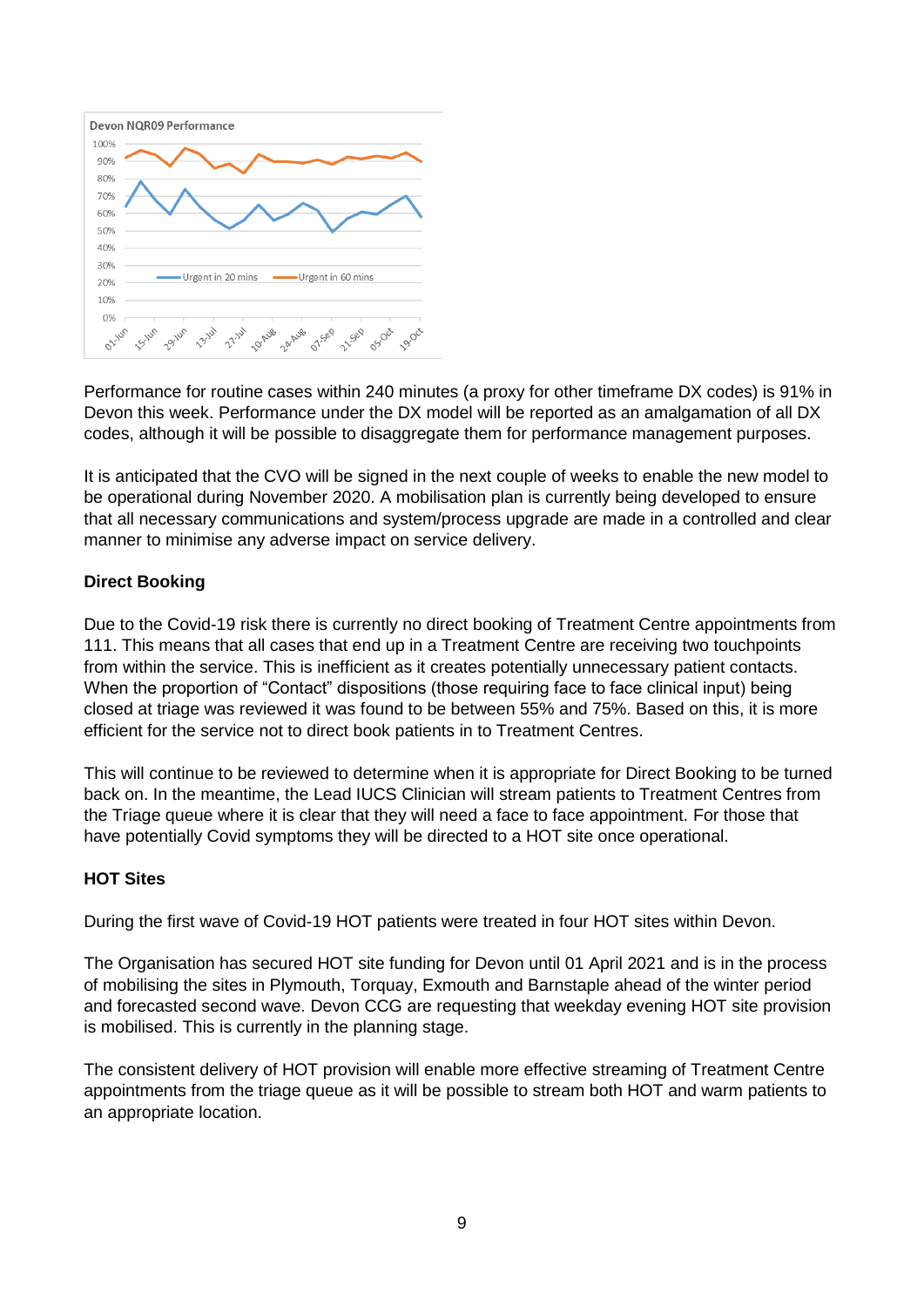#### **Clinical Recruitment**

The level of clinicians working within the Devon OOH service remains a significant challenge. A recruitment paper has been produced and is being mobilised to improve the current recruitment numbers. The Organisation is working closely with Devon CCG and Devon LMC to increase the level of clinical recruitment in to the service.

#### **Home Visiting Strategy**

Patients awaiting a home visit from the OOH service are some of the most at risk within the Organisation's portfolio. Current performance against the NQR12 target for home visits raises concerns about the safety of patients, especially those waiting for an Urgent Home Visit.

The Organisation has had conversations with SWASFT about the management of mobile resources and how learning can be taken to improve performance in this area. This includes:

- Mobilising the cars as soon as the shift starts irrespective of the triage position. This will reduce the pressure on visits later in the day.
- Provide dedicated set up / down time for drivers ahead of the start of the shift so that resources are ready to go.
- All visits to be managed from the CAS via a Visit Coordinator supported by the Lead IUCS clinician, with the driver / mobile clinician not having sight of further calls. This ensures that cases are delivered based on clinical importance not geographic proximity.
- Change mobile resources to a blend of paramedics and GPs so that cases can be prioritised based on clinical need.
- Utilise mobile resources to cover calls based on clinical need not based on geography.

No further work is being undertaken in this area while the focus remains on improving patient safety and performance in relation to the triage queue. The changes set out above, with the exception of the clinical resourcing model, will be monitored using a combination of patient safety and performance metrics. The blend of resources utilised for Home Visiting will be picked up as part of the wider review of the operating model.

## **Condition Four/Five: Improving Governance and Quality Processes**

Concerns were raised by the Care Quality Commission about the efficacy of the Governance processes within Devon Doctors and the ability to implement change as a result of complaints, incidents, and serious incidents. In order to address these concerns, a full review of the Governance Framework has been undertaken and a new model of Quality and Patient Safety meetings has been implemented. These meetings are attended by a Non-Executive Director from the Board to provide independent review and challenge, as well as a direct line of reporting from/to the Board on areas of concern.

#### **Quality Framework**

The diagram below sets out the revised Governance Framework. This has been further reviewed since the previous Board meeting to take account of the additional meetings that are needed to ensure that all appropriate aspects of patient safety and quality are captured, reported, escalated, and actions taken to address areas of concern at the appropriate level within the Organisation.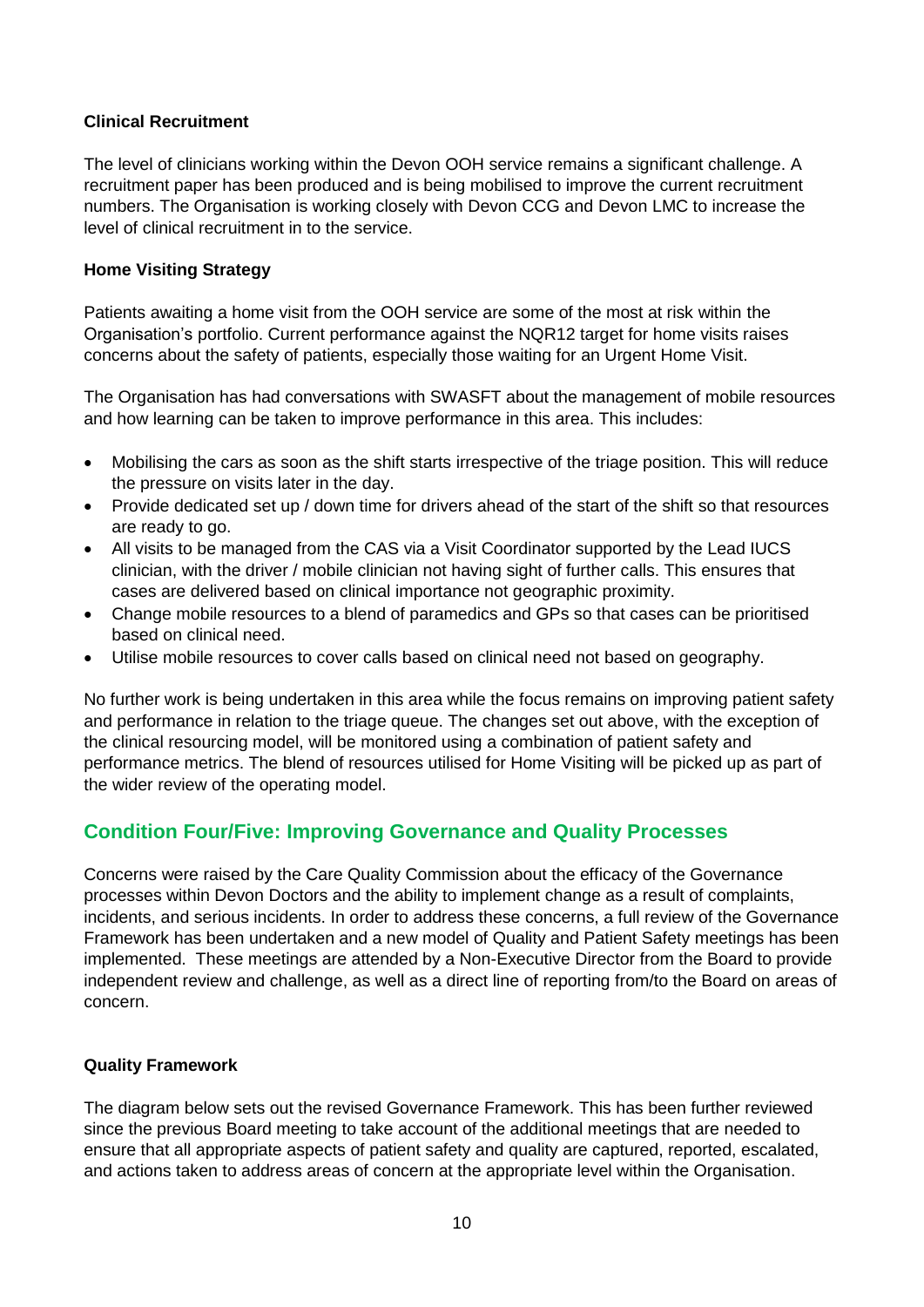The Quality Assurance Committee (QAC) receives assurance and areas for escalation from the three subgroups, each of which has a specific focus as set out in the diagram below. The QAC escalates areas for improvement to the Programme Management Office (PMO) and provides assurance to the Board. These then complete the feedback cycle through the QAC to the subgroups. This ensures that a cycle of continuous improvement is embedded throughout the organisation.

The QAC is chaired by the Medical Director and is attended by a Non-Executive member of the Board.



In addition, a review of the Governance arrangements identified that it was necessary to further embed governance processes within the wider organisation. In order to address this a network of Quality Champions was created from staff members (clinical and non-clinical) across the Organisation. The Quality Champions have two roles; firstly to share information about areas of concern from within the Organisation, and secondly to cascade learning back in to the Organisation when improvements are made.

The Audit and Risk Committee is included in the diagram above for completeness. It sits outside of the Governance Framework and focusses specifically on corporate risk. Patient Safety and Quality risk is managed by the QAC, with the Board retaining responsibility for oversight and scrutiny of the whole Risk Register.

The initial rounds of meetings for the QAC and its subgroups have been held. The design of these groups, if they function as intended, will provide appropriate scrutiny and challenge over all aspects of patient safety and quality within the IUCS. Initial meetings have been focussed on setting up scope and purpose, and are as a result in their early c phase of delivering service change based on the outcome of complaints, incidents, Serious/Moderate incidents, and clinical audit. However, it is important to note that the level of engagement in this new Framework, alongside its design, is more robust than any previous Governance structure within the Organisation.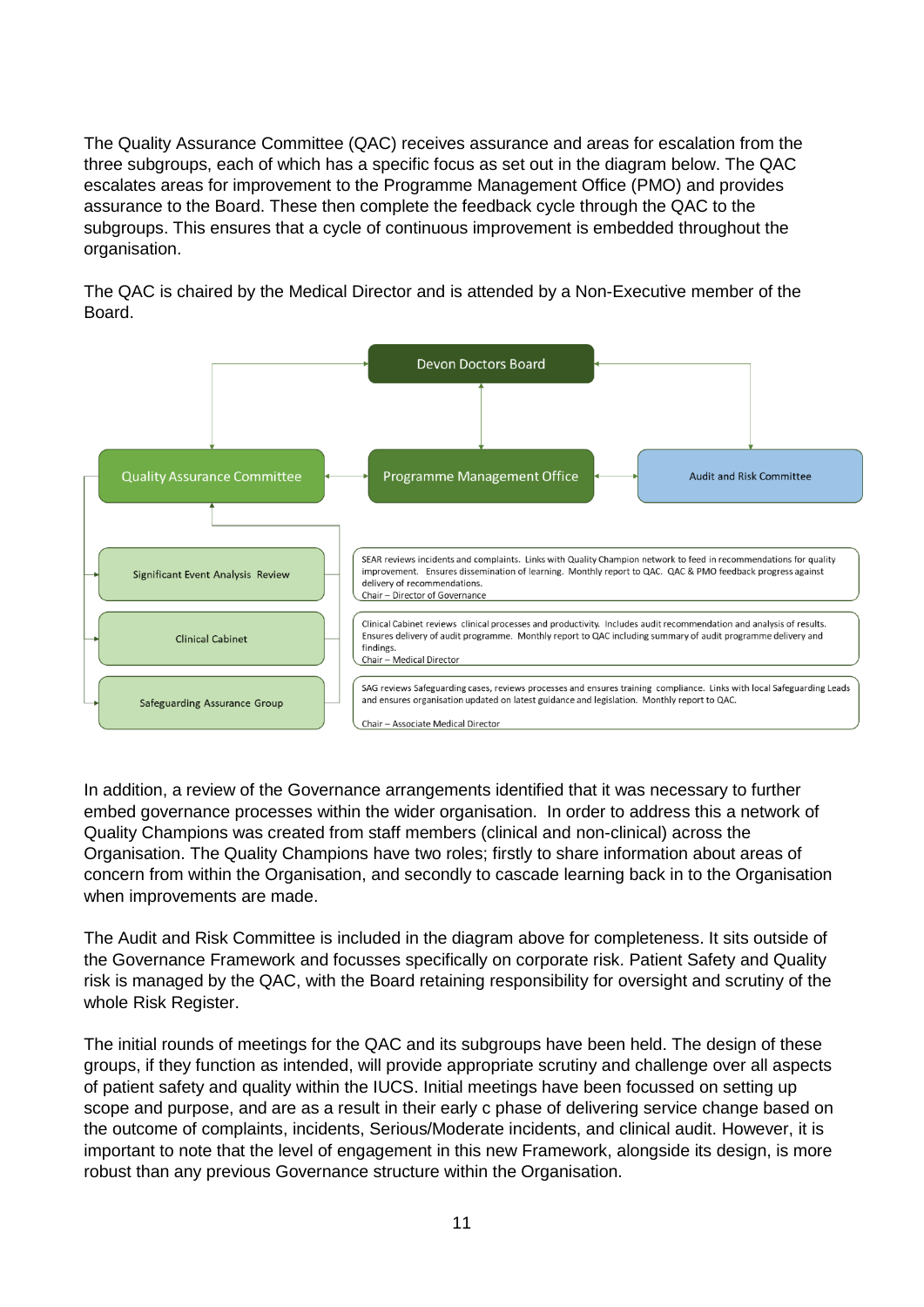#### **Call Audits**

As part of the Organisation's Pathways license, Devon Doctors is required to undertake a specific call audit programme for each of the Health and Clinical Advisors within the 111 service. This has been expanded to cover all of the Service Advisors.

Audits are being completed within the required timescales with a pass rate exceeding 85%. The pass criteria are exacting and require all aspects, from empathy, documentation, condition probing and accuracy of pathway selection to be correct. A failure in one particular area will fail the whole audit irrespective of the severity.

Appropriate training and disciplinary actions if required are being taken against those that are failing audits. Assurance on the audit process is provided to the CQC Executive through the PMO.

#### **Safeguarding and Mandatory Training**

The CQC report identified that Safeguarding and Mandatory training was below the expected level for clinical and non-clinical staff. Work has been done in this area, including removing clinicians from shift, to improve the level of training within the Organisation.

At the end of September, the training figures were as follows:

| Safeguarding Level 2 (non-clinical)          | 95% (June: 88%)                                |
|----------------------------------------------|------------------------------------------------|
| Safeguarding Level 3 (clinical)              | 94% (June: 72%)                                |
| <b>Overall Mandatory Training Compliance</b> | 90% (average across all modules) – (June: 85%) |

This is a marked improvement on the level of compliance when the CQC visited in July 2020 (when they would have seen the June numbers presented above).

Further work is being done to ensure that staff remain compliant with their mandatory training on a rolling basis and not just at the end of the year. This will not only improve the safety of the service provided but will also reduce the burden on staff of having to complete all of their training in one month.

#### **Assurance Map**

In order to enable the CQC Executive, Board, CCGs, and CQC to have full and transparent visibility of performance and quality during the period of improvement, the Organisation has developed an 81 metric Assurance Map. This Map is reviewed on a weekly basis at the CQC Executive and is shared with the Board, CCG and CQC on a weekly basis.

The metrics cover all aspects of the 111 and OOH service and cover all areas of performance, patient safety, and workforce.

A one-page dashboard has been produced that shows, at a glance, performance against the key headline metrics so that a balanced view of the services can be gleaned from one page. This has been shared with the Board with a request that it is reviewed and feedback provided regarding the format and content of the information provided in understanding the impact of the delivery of the CQC Improvement Plan.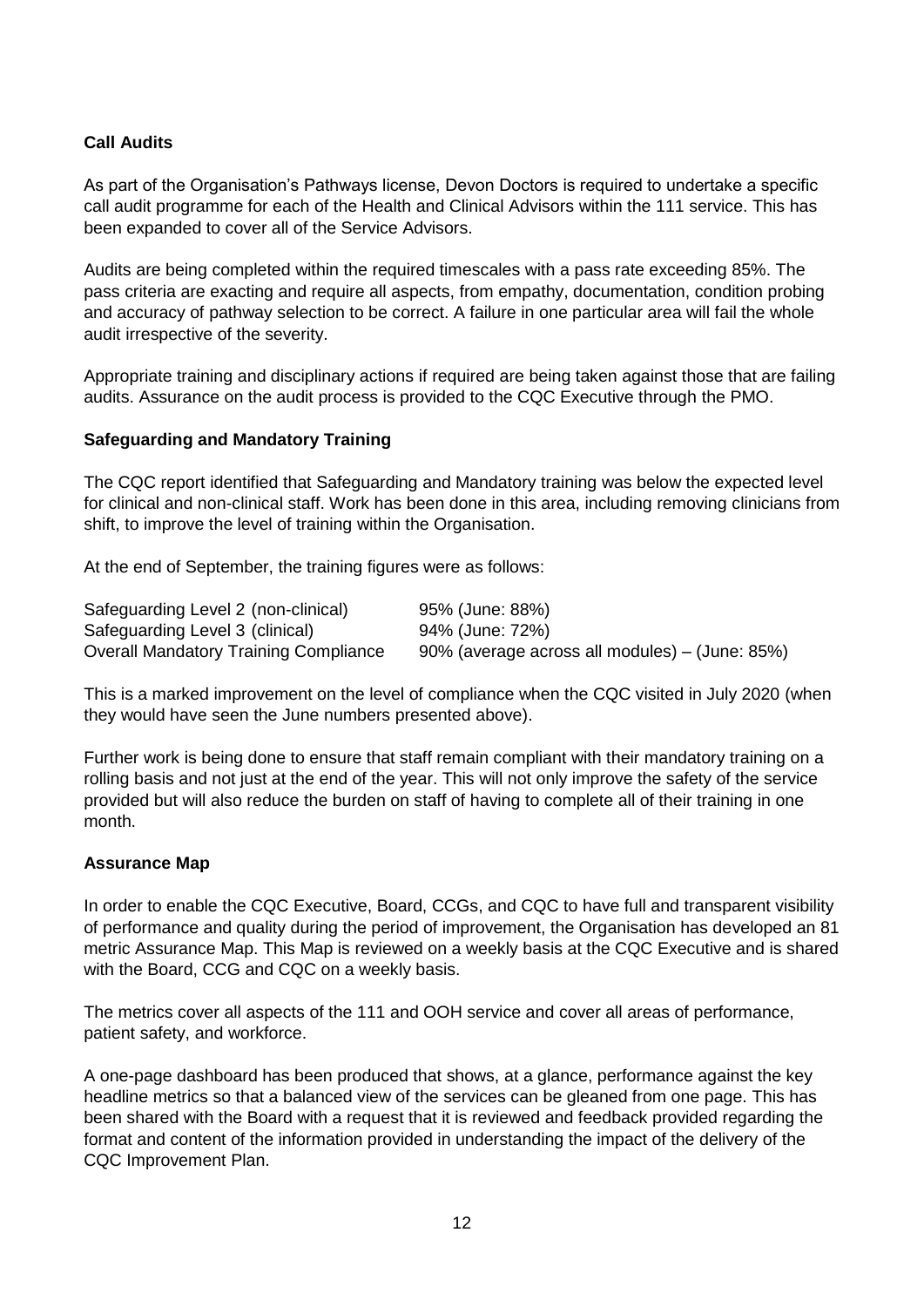#### **Clinical Audit**

At the August Board meeting, approval was given to further resource the clinical audit programme within the Organisation. Resources are now in place, with the Medical Director taking overall responsibility for the delivery of the Clinical Audit Programme, supported by the Associate Director of Quality and Governance. The outcomes and learning from clinical audit will be taken through the Clinical Cabinet and reported to the QAC, before being presented to the Board.

The regular clinical audit work (including long waits, 111 call handling, burns and bruises, controlled drug prescribing, clinician performance) are all ongoing. The additional resource identified are allowing targeted specific pieces of work to be completed.

## **Condition Six: Improving Patient Safety**

The Care Quality Commission identified that while patients are within the OOH Triage queue, sometimes for long periods of time, appropriate measures were not in place to ensure the safety of patients while they were waiting for their clinical contact.

The measures below have been implemented solely to improve patient safety, although some will also have an impact on performance.

#### **Lead IUCS Clinician**

The Lead IUCS Clinician role set above has a significant role in improving patient safety as well as driving performance. By overseeing the clinical queue, the Lead IUCS Clinician is able to identify patients that need to be prioritised and, where there are delays, review the patients who have breached their target time and upgrade those where there are clinical concerns based on the information from 111 or the Comfort Calling process (see below).

#### **Comfort Calling: Triage**

Dedicated call handlers have been put in the rota to make calls to patients who have been waiting for a clinical call for more than two hours. This call provides assurance to the patient that they are still in the queue to be called back, checks that there has been no deterioration in the patient's condition, and provides worsening advice. In some cases, patients will advise that their condition has improved and that they no longer need a call back. In this instance a clinician within the CAS will review the case and close it if it is clinically appropriate to do so.

Currently 95% of those patients that need a comfort call are getting one within 30 minutes of it becoming due. The Patient Safety and Governance Team are also reviewing all cases that have not had a comfort call to gain assurance that no one has come to harm.

#### **Comfort Calling: Home Visit**

The mobile clinician is responsible for comfort calling patients who have breached their home visit target time. This ensures that vulnerable patients have appropriate clinical oversight from the clinician that will be visiting them, and that any worsening symptoms can be escalated as appropriate.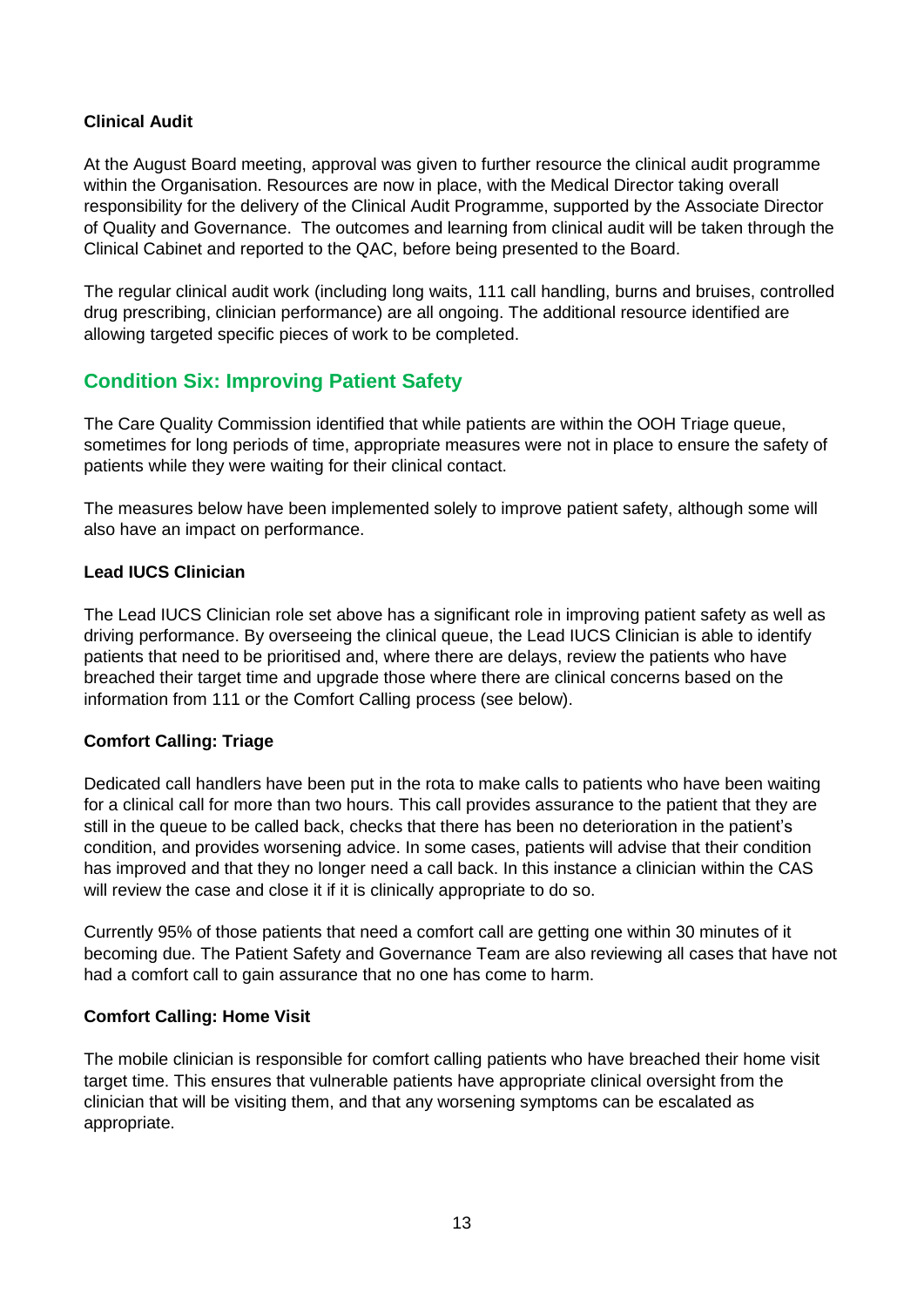#### **Long Wait Audits**

The medical director undertakes a monthly audit of 25 cases that have exceeded their triage deadline to identify whether there are any instances of harm that have been caused by the delay in providing treatment. The latest audits, completed for July and August, identified 1 case where there was potential for harm to have been caused as a result of the delay in the clinical call back. On further investigation, no harm had actually been caused.

These reviews will be completed on a monthly basis as part of the patient safety processes, with the results being provided to the SEAR/QAC.

#### **CAScade**

A detailed review of CAScade is underway to determine whether the outcomes that it generates are safe, and that the pathways within the system are up to date and reflect the latest operational practices. Consideration is also being given as to the use of CAScade on an ongoing basis, or whether a full Pathways model should be used for the 111 service. A full discussion paper will be produced during the Autumn and will be presented to the Board and CCG prior to any decision being made. This is a key area of focus for the Organisation over the coming month.

## **Improving Culture**

The CQC inspection identified a number of cultural concerns, and received feedback about aspects of the Organisation's approach to service delivery which were raised as part of the feedback process. These concerns matched feedback that had been received by the Organisation's SMT and focused on a range of cultural issues, specifically:

- Low levels of staff satisfaction, high levels of stress and work overload
- Policies and procedures do not support staff in raising concerns
- Limited approach to sharing information or seeking the views of staff
- Low staff morale due to a lack of continuity
- Lack of management team knowledge regarding IT systems
- Poor communications systems in place
- Contradictory information from different managers and across the IUCS/111 service lines
- Significant attrition
- Reports of staff feeling stressed, not valued and not listened to by management
- The ethos of 'Putting Patients First' had been lost
- Lack of consistency regarding mandatory training compliance

The list above clearly points to a service under significant pressure resulting in issues with staff engagement within the Organisation; however, our awareness is currently limited to the comments contained within the CQC report and anecdotal feedback escalated through levels of management. That said, it is accepted and understood that morale is low in a number of areas within DDG for varying reasons; not least the impact COVID-19 and numerous (but ultimately necessary) change projects immediately preceding the pandemic.

In order to address these concerns, a paper has been produced that sets out the work that will be undertaken to improve the culture within the Organisation. This work has already started with the following steps being put in place: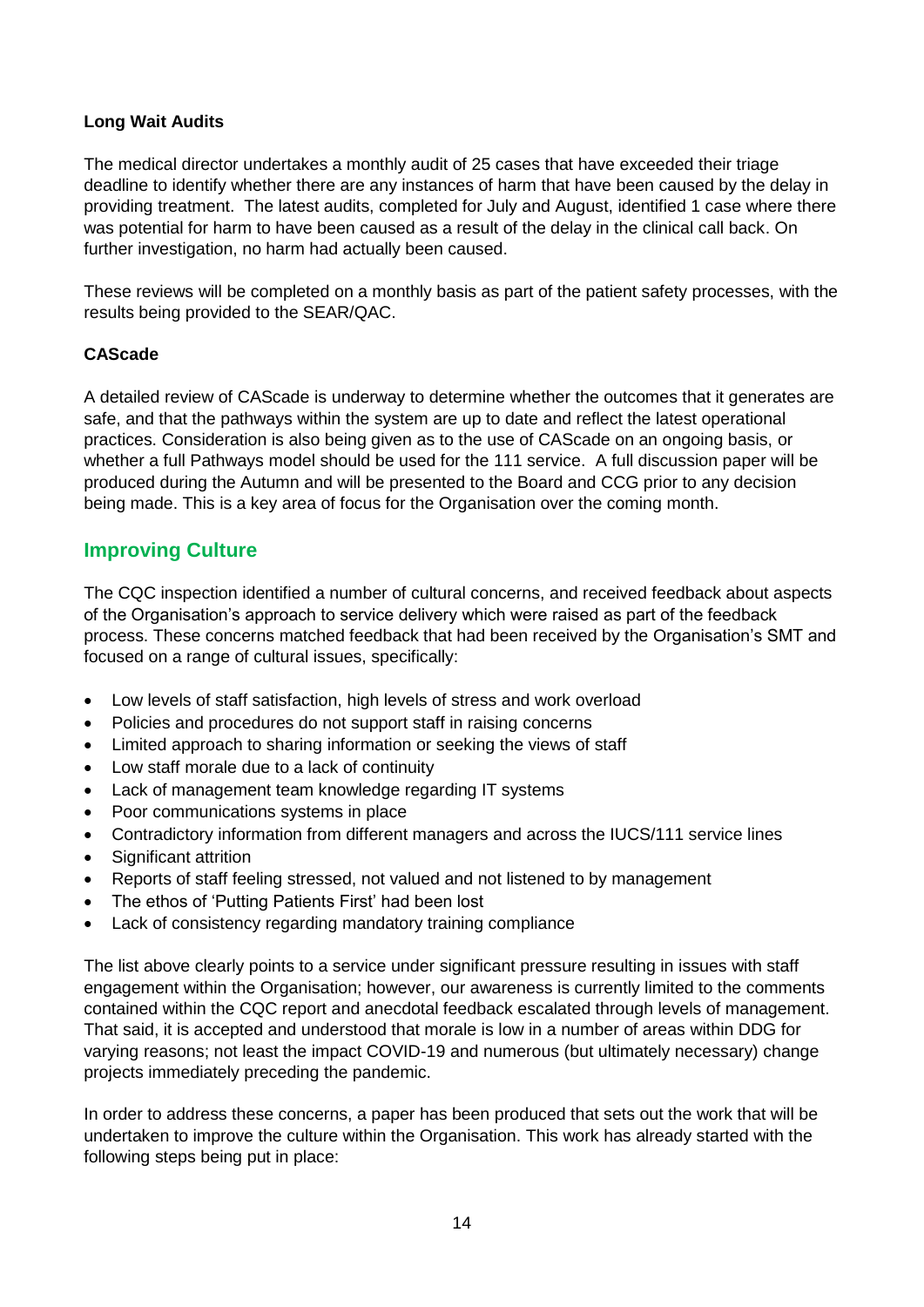- An Organisation wide staff survey is currently being conducted by an independent consultancy firm (Picker) who are used to run the NHS staff survey. The results of this survey will be used to inform the wider plan.
- Increased visibility of senior leaders within the CAS and Treatment Centres
- Scheduled meetings between the Director of Operations and the Treatment Centres and CAS staff to provide an opportunity for two-way information sharing.
- On site visits by the Director of Operations and Engagement Lead to the Treatment Centres and CASs across Devon to increase visibility of the Executive and HR Team.
- Promotion of the Speak Up Guardian role to enable staff to raise concerns on a confidential basis within the Organisation.
- Training of Mental Health First Aiders to support staff within the Organisation.
- Closer engagement with UNISON and other unions to promote staff engagement and partnership working.

Further work will be undertaken during the 2020/21 winter period to develop a full cultural improvement plan on the basis of the staff survey results. The Board will be fully engaged in the development and delivery of this plan for the Organisation.

## **Care Quality Commission Feedback**

The Care Quality Commission provided feedback to Devon Doctors on 07 October 2020 as to the level of assurance regarding the current level of improvement. This feedback identified that while improvement was being made, the CQC are expecting to see long periods of sustained and continued improvement to give them the assurance that the Organisation has delivered against the Conditions and Requirements. They noted the challenges set out above in relation to staff attrition for the delivery of the 111 service improvements and the challenges of changing behaviours and practice in relation to delivering a safer and more efficient and effective triage service.

## **Conclusion**

Since the Care Quality Commission visited the service, the Organisation has delivered fundamental change to governance, recruitment, patient safety, and operational processes within Devon Doctors. The list of bullet points below sets out the significant amount of work that has been undertaken by the Organisation in the past three months:

- Developed a detailed and comprehensive plan and response to the CQC initial report and Conditions on Registration in compliance with the requirements of Condition One.
- Undertaken a significant level of recruitment in to 111 Health Advisors and Service Advisors roles, redesigning the recruitment and training delivery model to improve quality of call handlers within the service and reduce the attrition rate in these staff groups.
- Revised the operational triage model to improve clinical efficiency of the Out of Hours service
- Introduced monitoring of individual clinician efficiency (covering both performance and quality) within the Out of Hours service
- Reduced sickness and improved culture within the Organisation
- Developed a cultural improvement plan with an Organisation-wide staff survey currently being conducted which will then be used to inform the detailed and longer-term cultural improvement plan.